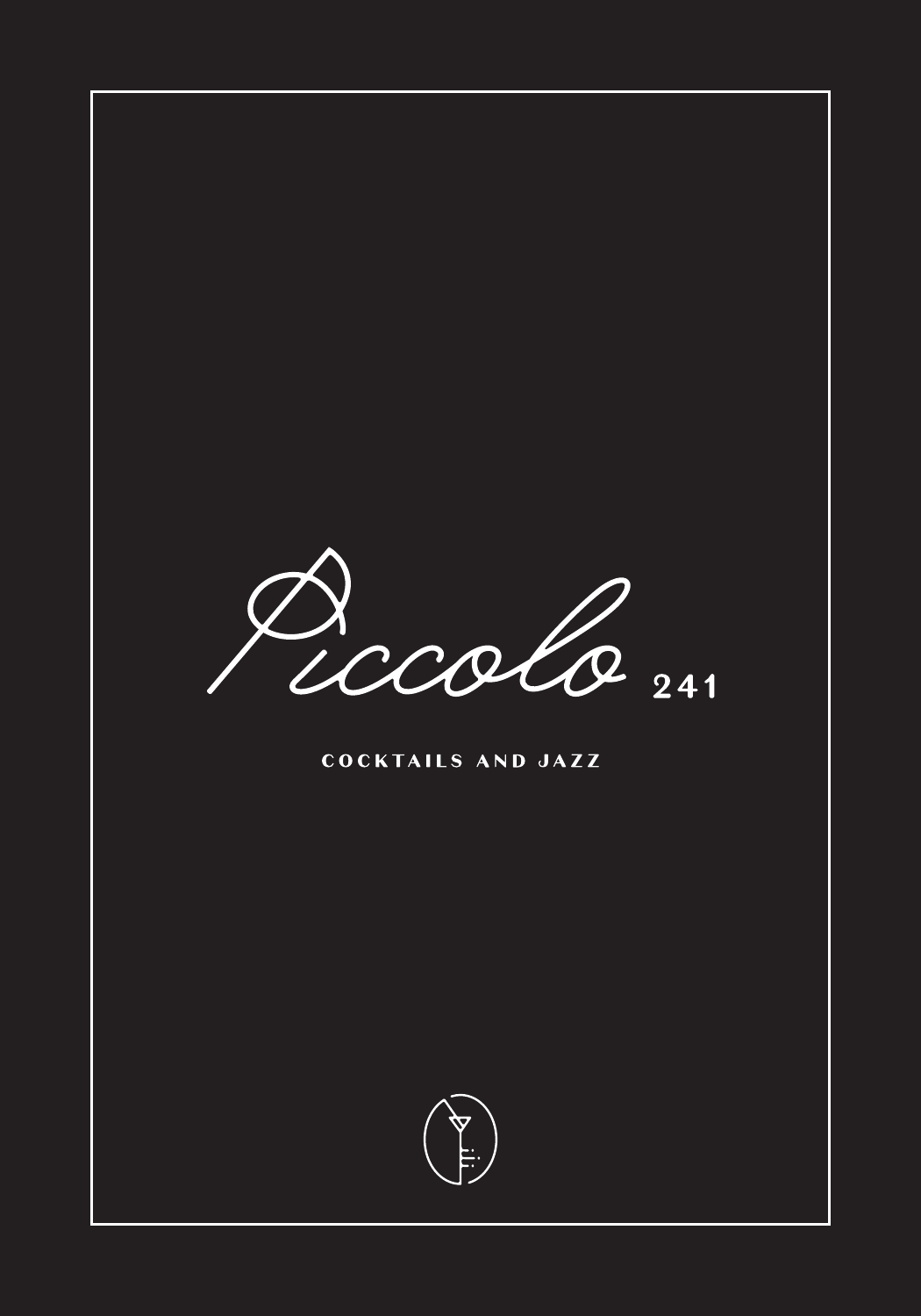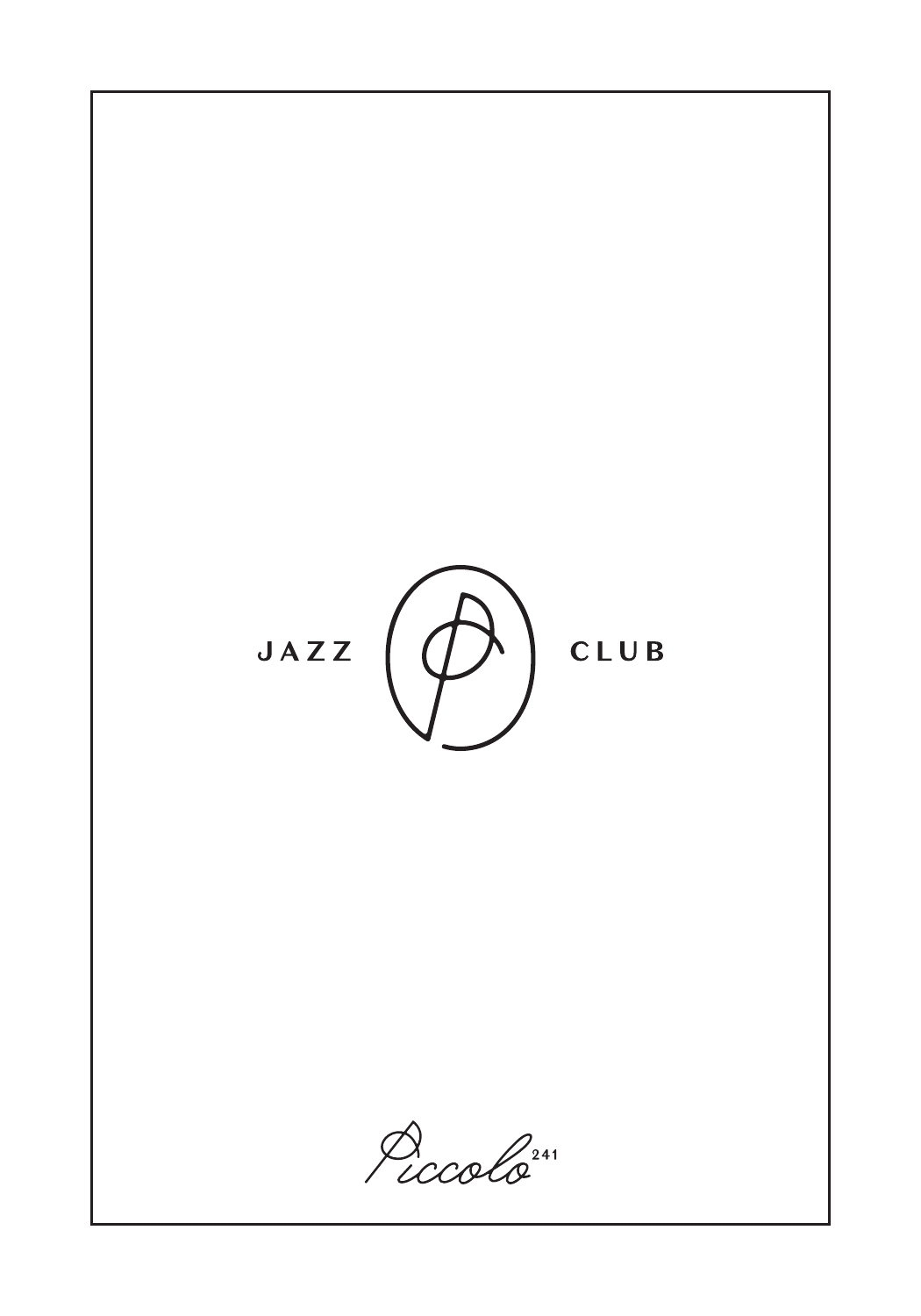# **APERITIVI** APERITIVI

#### . . . . . . . . . . . . . . . . . . **Aperol Spritz...12**

 $-\frac{1}{2}$ 

Aperol, Prosecco, Fever Tree Soda, orange wheel

#### **Campari Milano…10**

Campari, St. Germain, Prosecco, mint sprig

#### **Hugo Spritz...11** St Germain, Fever Tree Soda, Prosecco,

**Apple & Ginger Spritz...11**

Lillet Blanc, apple simple, Fever Tree Ginger Beer, apple wheel



# **SALUMI E FORMAGGI**

**APERITIVI**

"a • pe • ri • ti • vo: to stimulate the appetite"

Enjoying an aperitivo before a meal is a long-practiced custom in Italy to mark an occasion, location or character of the food to follow.

#### **Ariccia Antipasto Board...18**

Prosciutto, Capicola, Mortadella, artisanal cheeses, marcona almonds, seasonal jam, pickled vegetables, charred ciabatta

#### **small bites Scampi** shrimp, toast, calabrian chili, garlic, parsley, white wine, butter **9 PICCOLO**

**Tomato Basil Arancini** sundried tomatoes, fresh basil, mozzarella, pomodoro, arugula pesto, parmesan cream **13** *v*

**Carciofi Fritti** hand battered artichokes, pomodoro sauce, grana padano **13** *v*

**Tomato & Ricotta Bruschetta** cherry tomatoes, ricotta salata, basil, italian bread **14**

### **APERITIVI HOUR |** DAILY | 3:00 - 6:00 P.M.

All aperitivi cocktails...half price Draft beer selections...\$5 Italian House red and white...\$5 All Piccolo small bites...half price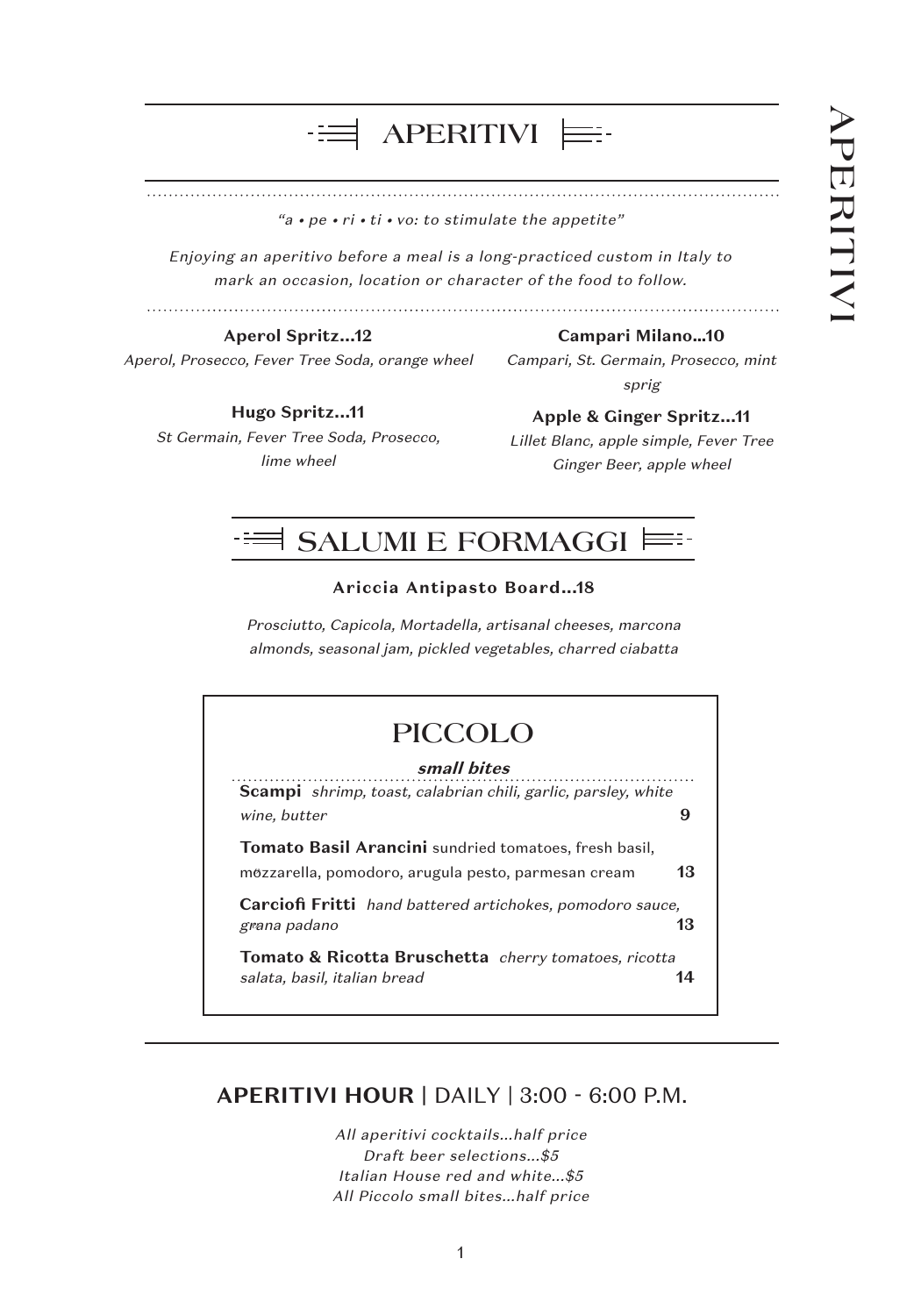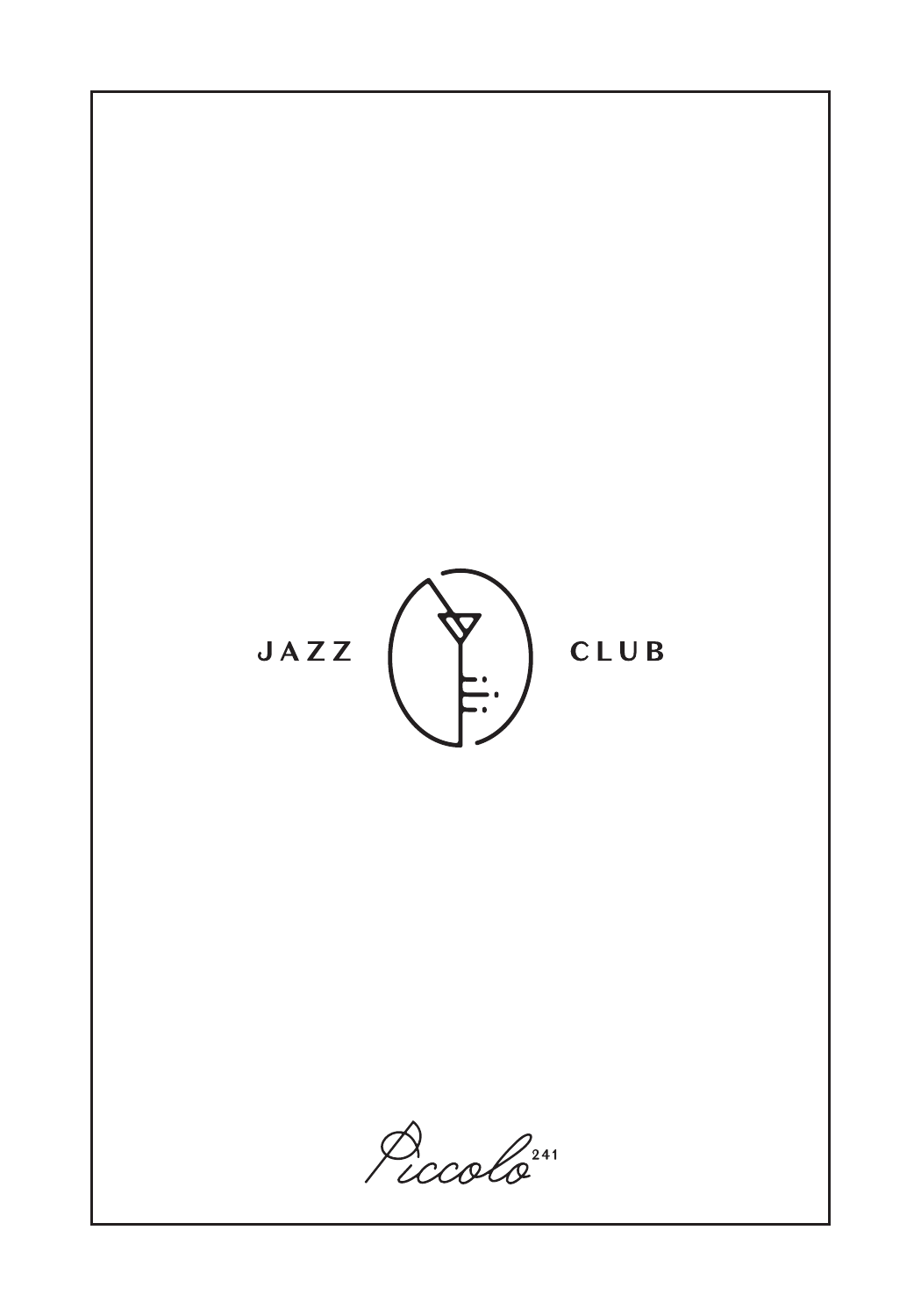|                | $ $ PIZZA $ $                                                                                              |    |
|----------------|------------------------------------------------------------------------------------------------------------|----|
|                | All pies are 12"<br>Gluten free, cauliflower crust availalble                                              |    |
| $\overline{U}$ | Porchetta<br>smoked porchetta, mozzarella, San Marzano sauce,<br>arugula, pickled red onions, fig balsamic | 18 |
|                | Margherita<br>burrata, San Marzano sauce, basil                                                            | 15 |
|                | Pepperoni<br>red wine & peperoncino cured pepperoni, mozzarella,<br>provolone, San Marzano sauce           | 17 |
|                | Salsiccia<br>fennel sausage, mozzarella, San Marzano sauce,<br>roasted red peppers, fresh basil            | 17 |
|                | <b>Pollo Y Pesto</b><br>chicken, arugula, pesto, cherry tomatoes, shallots,<br>mozzarella                  | 18 |

 $\equiv$ **BREAD** $\equiv$ 

#### **Focaccia Romana**

 $\sigma$  fresh mozzarella, roasted garlic, olive oil, sea salt **8** 

**DESSERTS** ⊫≕  $-\Xi$ **Cafe Satsuma Cheesecake 9** brown sugar crust, candied orange **Affogato 6**  $_{\mathrm{GF}}$  Salted caramel gelato and espresso **Gelato 6** Vanilla bean; chocolate; salted caramel GF**Creme al Chocolate Pistachio 9** raspberry gelee, chocolate pistachio cookie **Almond Cream Tart 9** roasted peaches, raspberries, vanilla gelato

**SNACKS**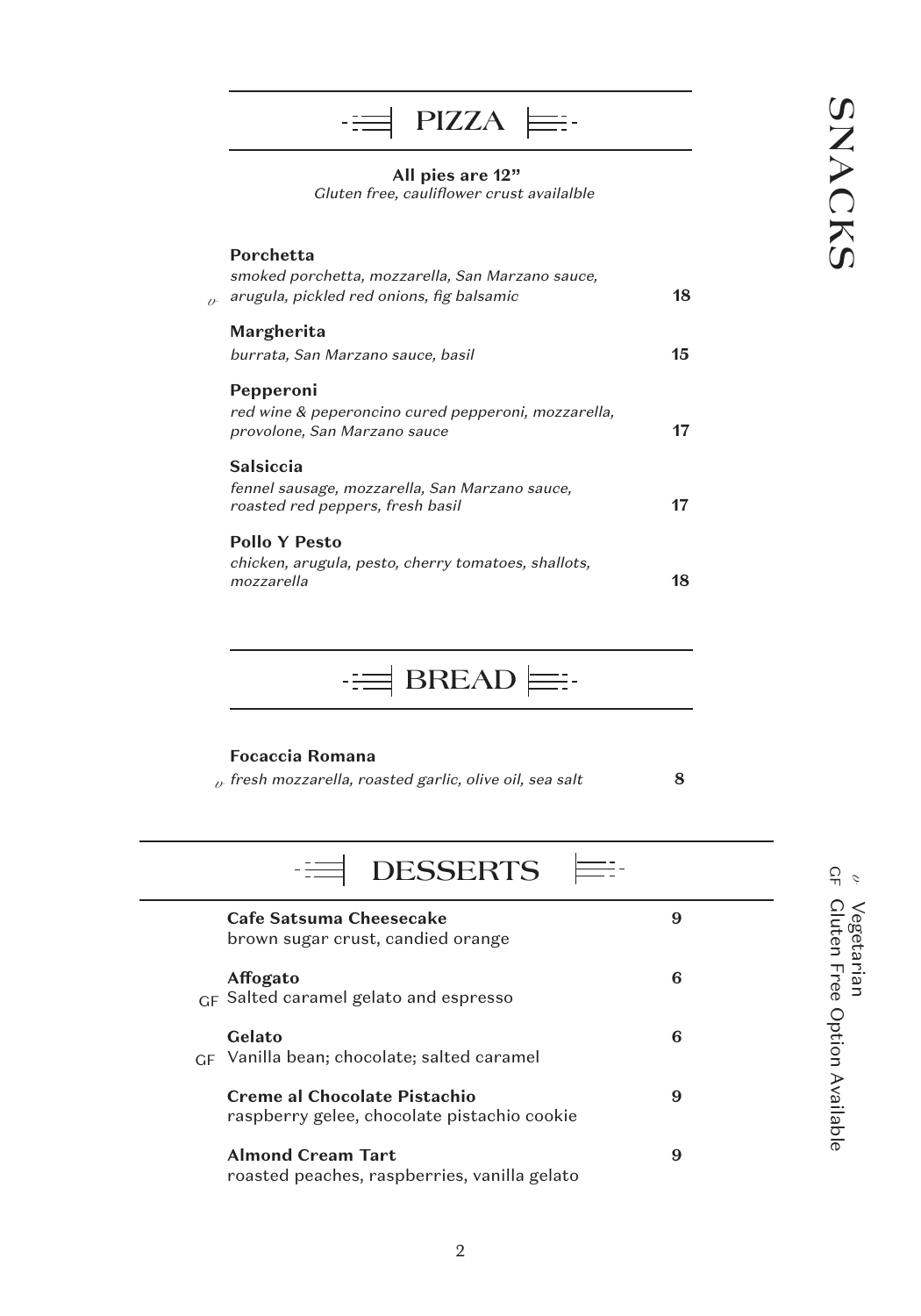Piccolo<sup>241</sup>

# $N. - 01$ A LITTLE WOODWIND INSTRUMENT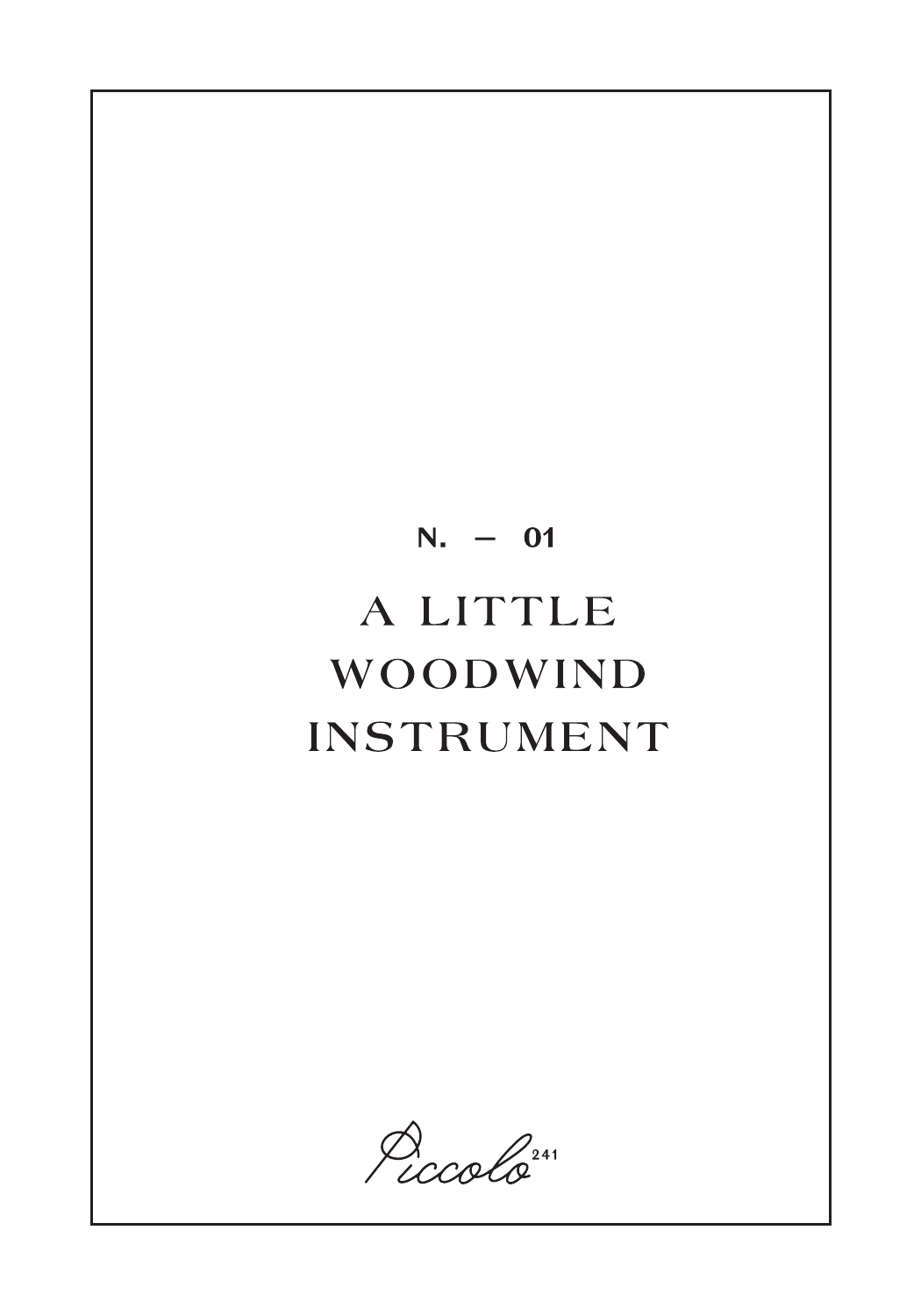| $\equiv$ SPARKLING                                    |       |
|-------------------------------------------------------|-------|
| <b>Prosecco, Avissi, Prosecco DOC, Veneto</b>         | 10/45 |
| Delamonte, Champagne                                  | 18/90 |
| $\equiv$ WHITES                                       |       |
| <b>Bianco Della Casa, Mercato, "Pesce," Veneto</b>    | 9/40  |
| <b>Chardonnay, Folie a Deux, Russian River Valley</b> | 12/50 |
| <b>Pinot Grigio, Tenuta Maccan, Friuli-Grave IGT</b>  | 13/55 |
| <b>Riesling, Heinz Eifel, Mosel</b>                   | 10/45 |
| <b>Sauvignon Blanc, Nobilo, Marlborough, NZ</b>       | 12/50 |
|                                                       |       |

**Sauvignon Blanc,** Illumination, Napa Valley **17/70 Vermentino,** Banfi, La pettegola, Toscana, IGT **11/45**

> $\frac{1}{\alpha}$  $\equiv$  -**ROS É**

**Corvina Blend,** Le Morette, Chiaretto Classico, Bardolino DOC **13/55**

**REDS** - 三

| Rosso della Casa, Mercato, "Carne," Abruzzo                        | 9/40  |
|--------------------------------------------------------------------|-------|
| Cabernet Sauvignon, Brancatelli, "Valle delle Stelle," Toscana IGT | 13/55 |
| Cabernet Sauvignon, Joel Gott 815, Napa Valey                      | 12/50 |
| <b>Nebbiolo,</b> Demarie, Langhe DOC                               | 13/55 |
| <b>Pinot Noir, Holman Ranch, Three Brothers, Carmel Valley</b>     | 16/65 |
| <b>Sangiovese, Banfi, Chianti Classico Riserva</b>                 | 11/55 |
| <b>Super Tuscan, Ciacci Piccolomini, Toscana IGT</b>               | 12/48 |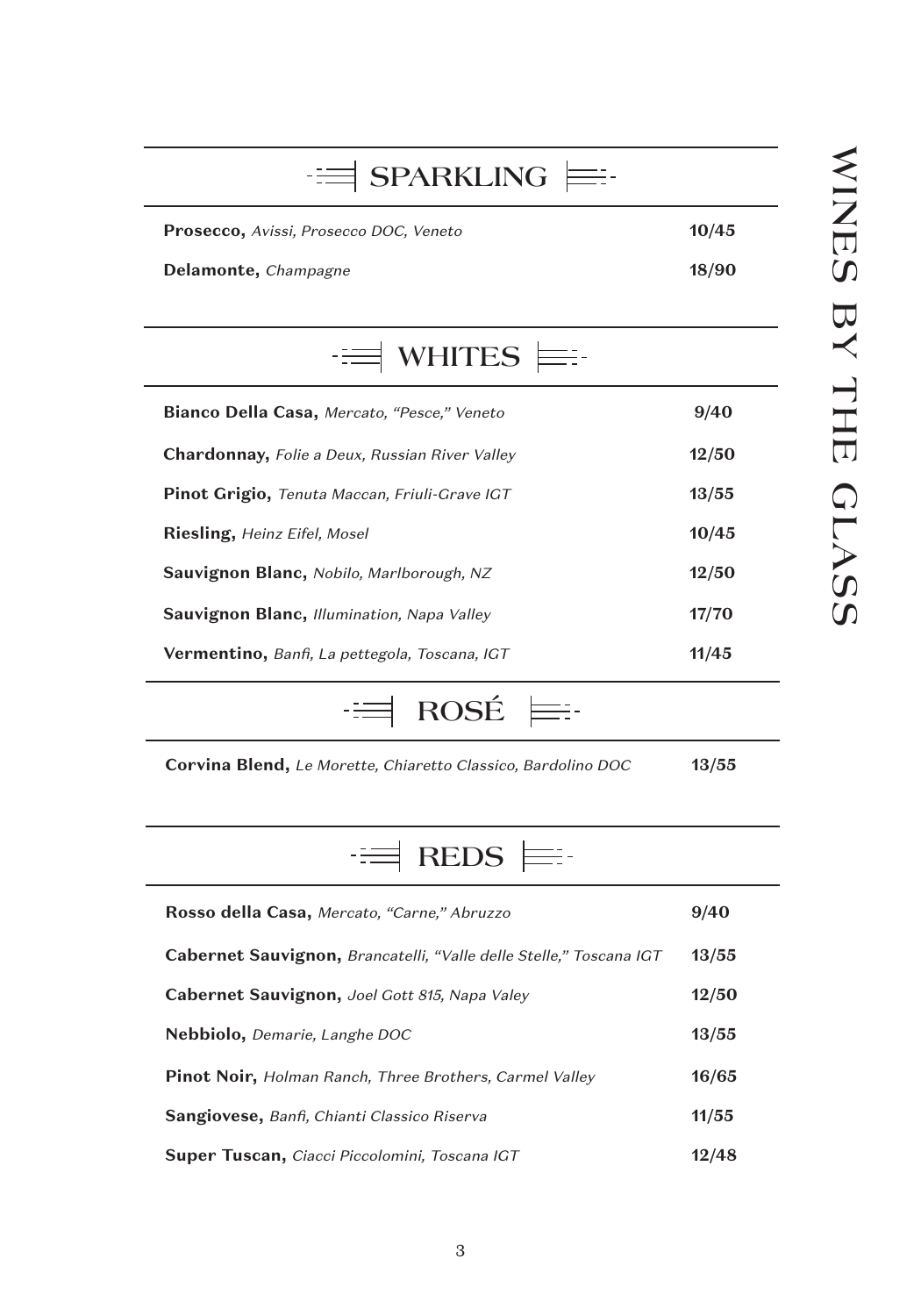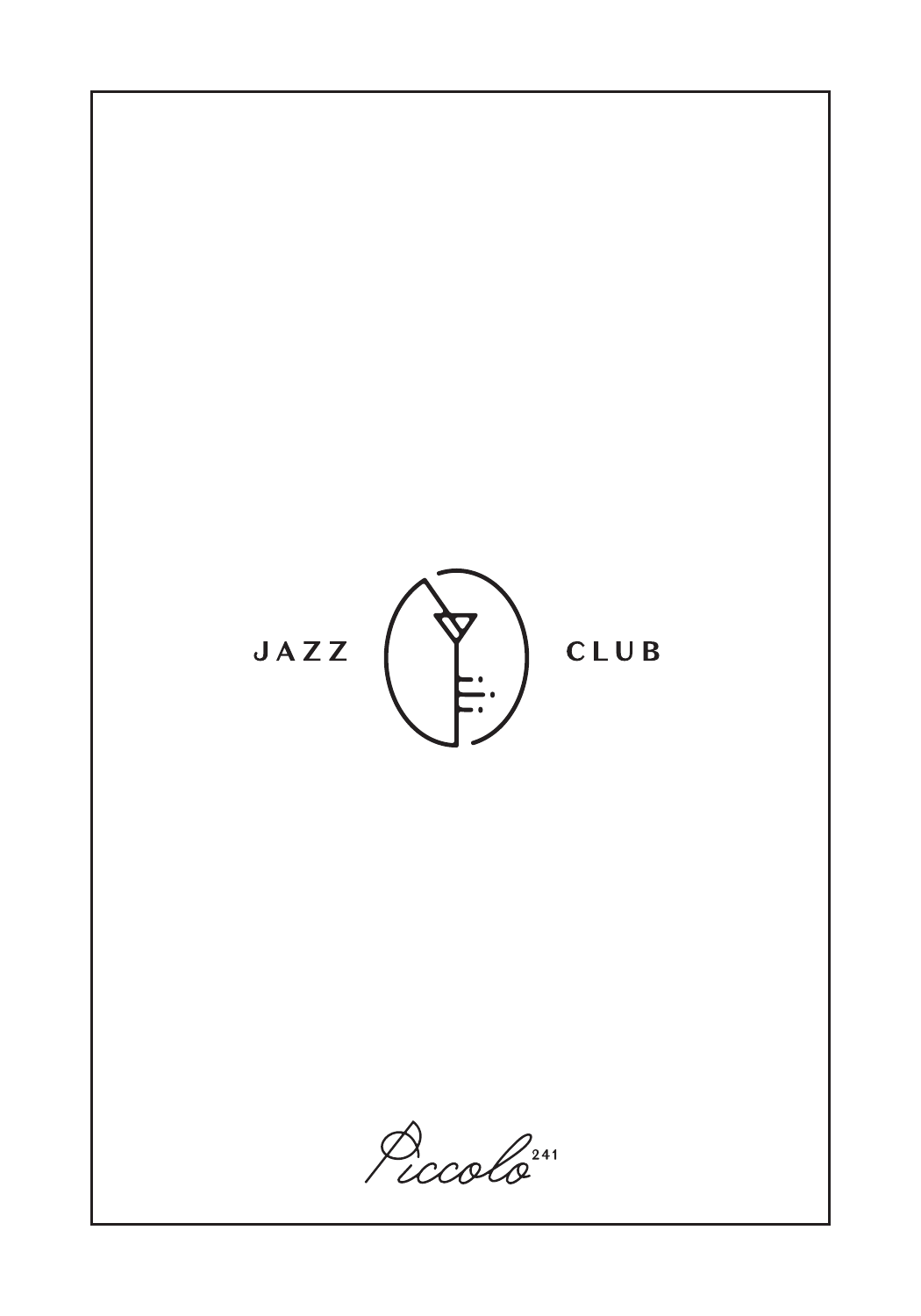# **DRAFT BEER**

#### **Alabama Standards...9**

All drafts served by the pint

**Back Forty Beer Co.** Gadsden, AL | Devils Staircase IPA 7.5% abv

**Oskar Blues Brewery** Boulder, CO | Dale's Pale Ale 6.5% abv

**Fairhope Brewing Company** Fairhope, AL | I Drink Therefore I Amber 5.4% abv

Yellowhammer Huntsville, AL | Midnight Special Black Lager 5.4% abv

**Red Clay** Opelika, AL | Half time Hefeweizen 5.6% abv

**Peroni** Nastro Azzurro, Italian Lager

#### **BOTTLED BEER** ≡-

#### **6**

**Double Master Series from Red Clay Brewery and Master Sommelier Emmanuel Kemiji**

> Dark Cape Caribbean Stout West Indies Pale Ale Forbidden Blade Pilsner

#### **4.50**

Budweiser, Bud Light, Miller Lite, Coors Light, Michelob Ultra, Yuengling

**6** Amstel Light, Corona Extra, Corona Light, Peroni, Moretti

#### **6**

Back Forty Truck Stop Honey Brown & Naked Pig Pale Ale, Blue Moon, Good People Pale Ale, Guinness, Heineken, Oskar Blues Dale's Pale Ale, Stella Artois, Straight To Ale Monkeynaut IPA, Yellowhammer Cheatin' Heart IPA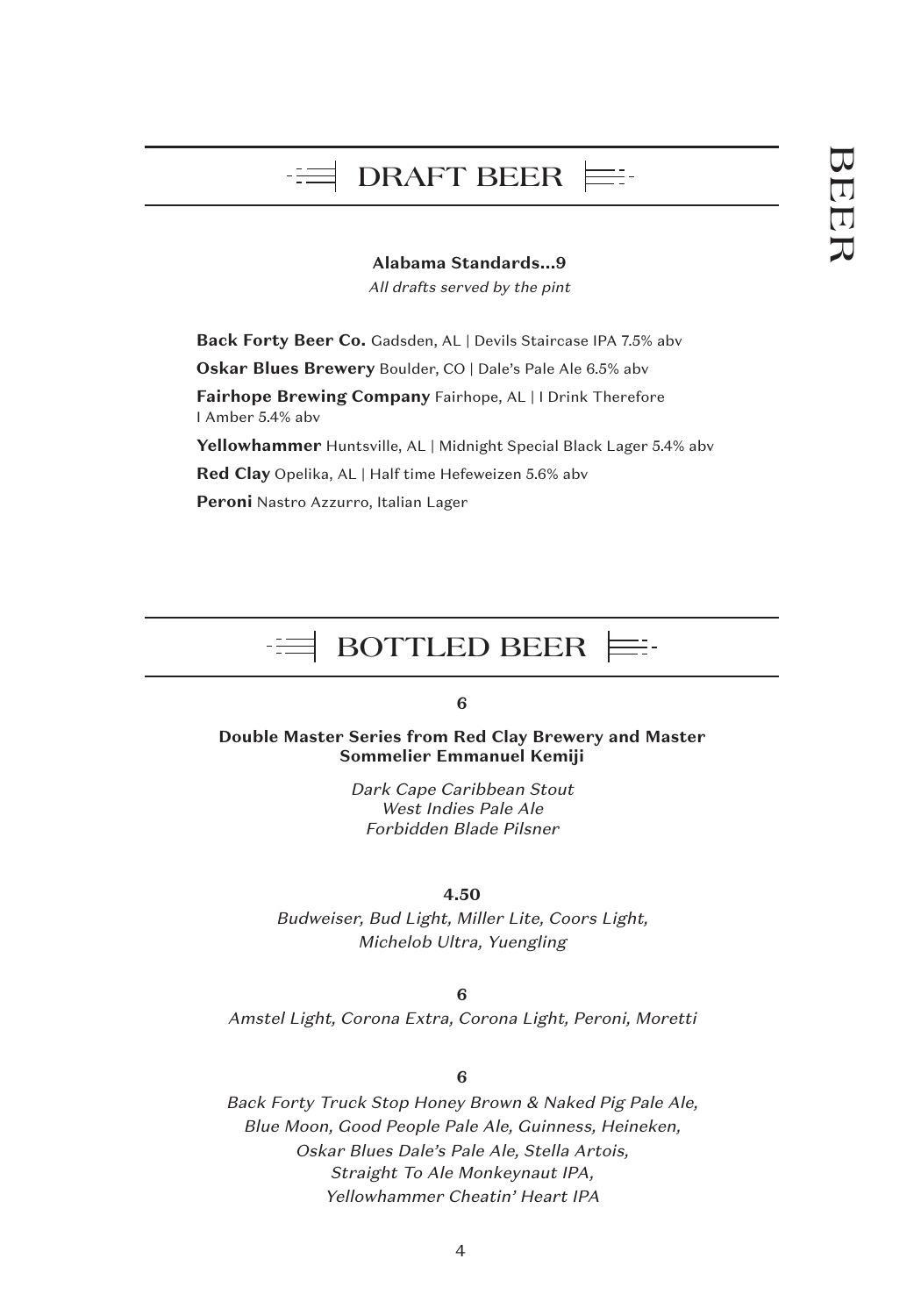# $N. - 02$ SMALLEST CHAMPAGNE **BOTTLE**

Piccolo<sup>241</sup>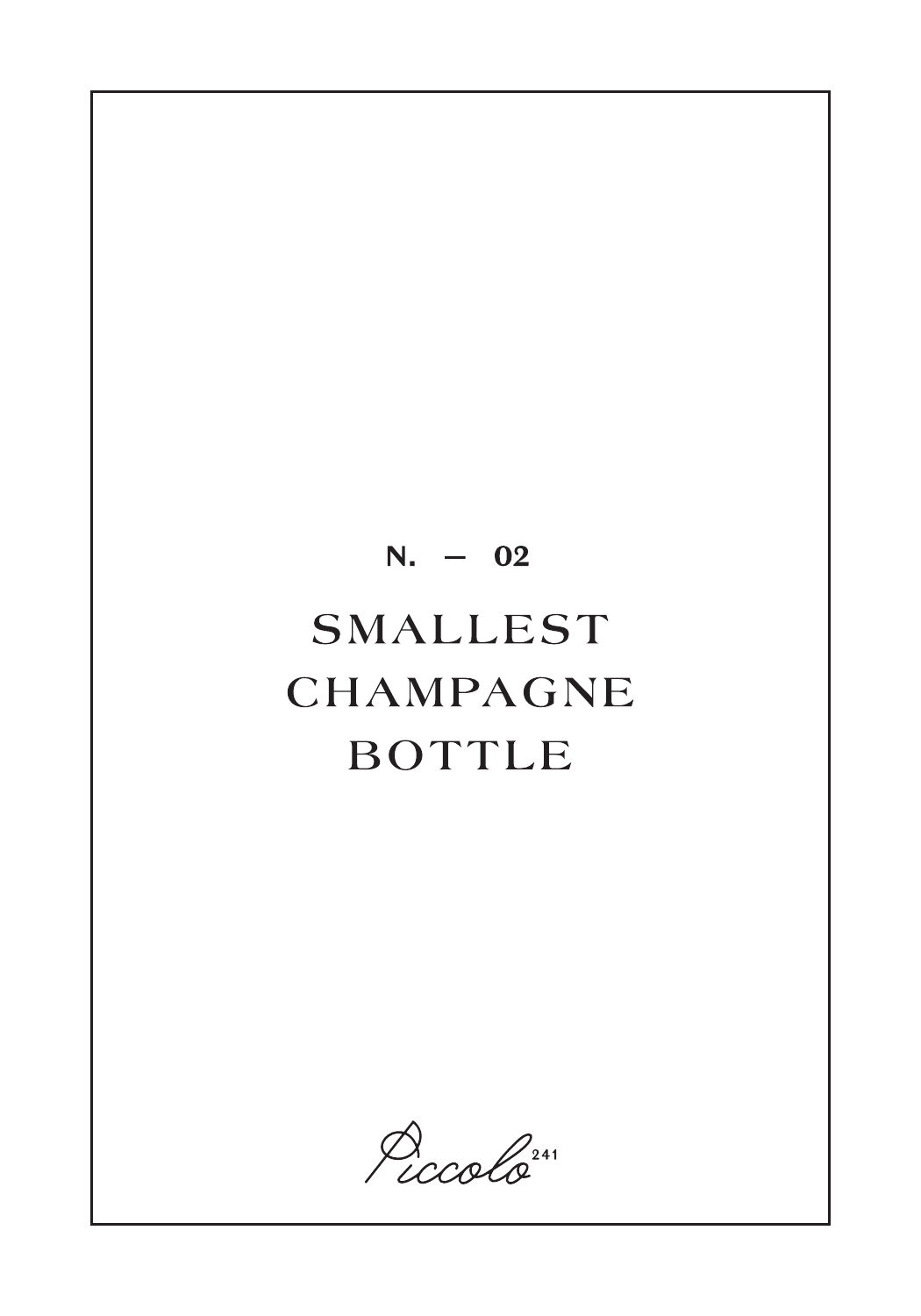

# **ITALIAN CLASSICS**



#### **Negroni di Torino...12**

Beefeater gin, Campari, Cocchi Vermouth di Torino, orange peel, amarena cherry

#### **Boulevardier...12**

Basil Hayden's, Campari, Trincheri Rosso, orange peel

#### **Americano...11**

Campari, Cocchi Vermouth di Torino, Fever Tree soda, orange wedge

#### **Negroni Sbagliato...12**

Campari, Punt E Mes, Prosecco, orange peel, amarena cherry

# **ITALIAN SODAS**

Located in Piozzo, Italy, these classic sodas are produced from Birra Baladin and perfectly paired with our favorite spirits

**Cedrata & Camapri...10** Campari, Cedrata, orange wedge

**Meletti & Soda…10** Amaro meletti, Fever Tree Soda, lemon wheel

**Spuma Nera & Rum...11** Bacardi Black, Spuma Nera, lime wheel

**Gin & Tonic...12** Fever Tree Mediterranean Tonic, Tanqueray, Limoncello, lime wheel

# **SIGNATURE & CLASSIC COCKTAILS**

#### **Bluesy Mule...11**

Tito's, fresh lime juice, ginger beer, blueberry simple

#### **Grand Manhattan...13**

Bulleit Bourbon, Cocchi Vermouth di Torino, Grand Marnier, spiced cherry bitters, amarena cherry, orange peel

#### **Cucumber Fizz...11**

Elizabeth Vodka, lime juice, simple, cucumber, mint

#### **The Botanist...12**

Roku gin, St Germain, lemon, cucumber simple, mint sprig

#### **Paloma-esque...15**

Marca Negra mezcal, Cocchi Americano, lime juice, Fever Tree Grapefruit Soda, honey

#### **Italian Bird...13**

Bacardi Black, campari, fino sherry, honey, sage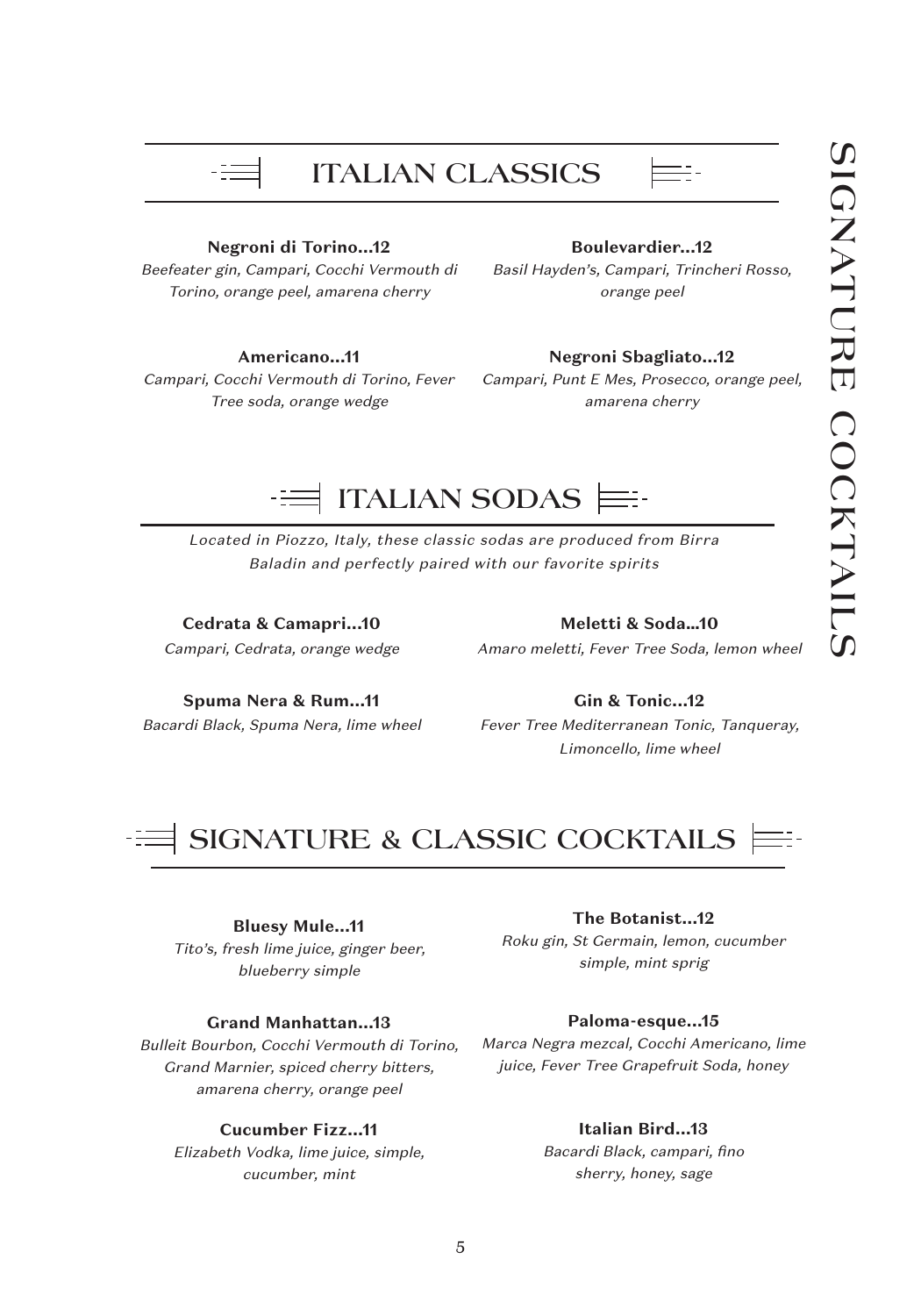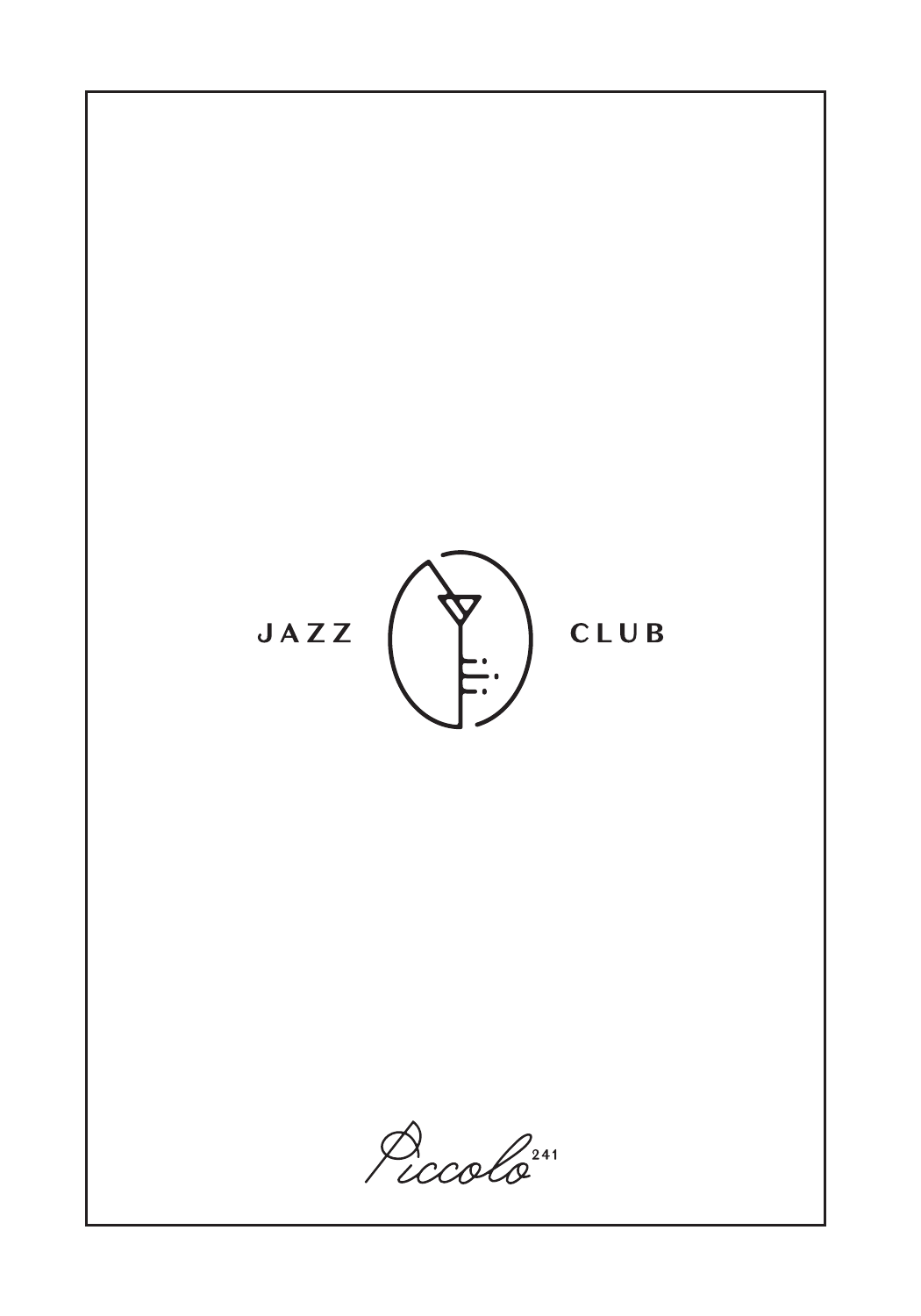#### **CELLO COCKTAILS**  $-\frac{1}{\pi}$

Our "cellos" are made in-house using 190 grain alcohol, infused for 30 days at 50 degrees and blended with sugar and water for another 15 days before being bottled and ready to serve. Our cello's change seasonally.

### **MEYER LEMON**

**Limoncello...8** chilled

**Lady Day...12** limoncello, Prosecco, blueberries, thyme garnish

## **BLOOD ORANGE**

**Aranacello...8** chilled

**Aranacello Old Fashioned...12** aranacello, Bulleit Rye, Peychaud's bitters, brown sugar, orange peel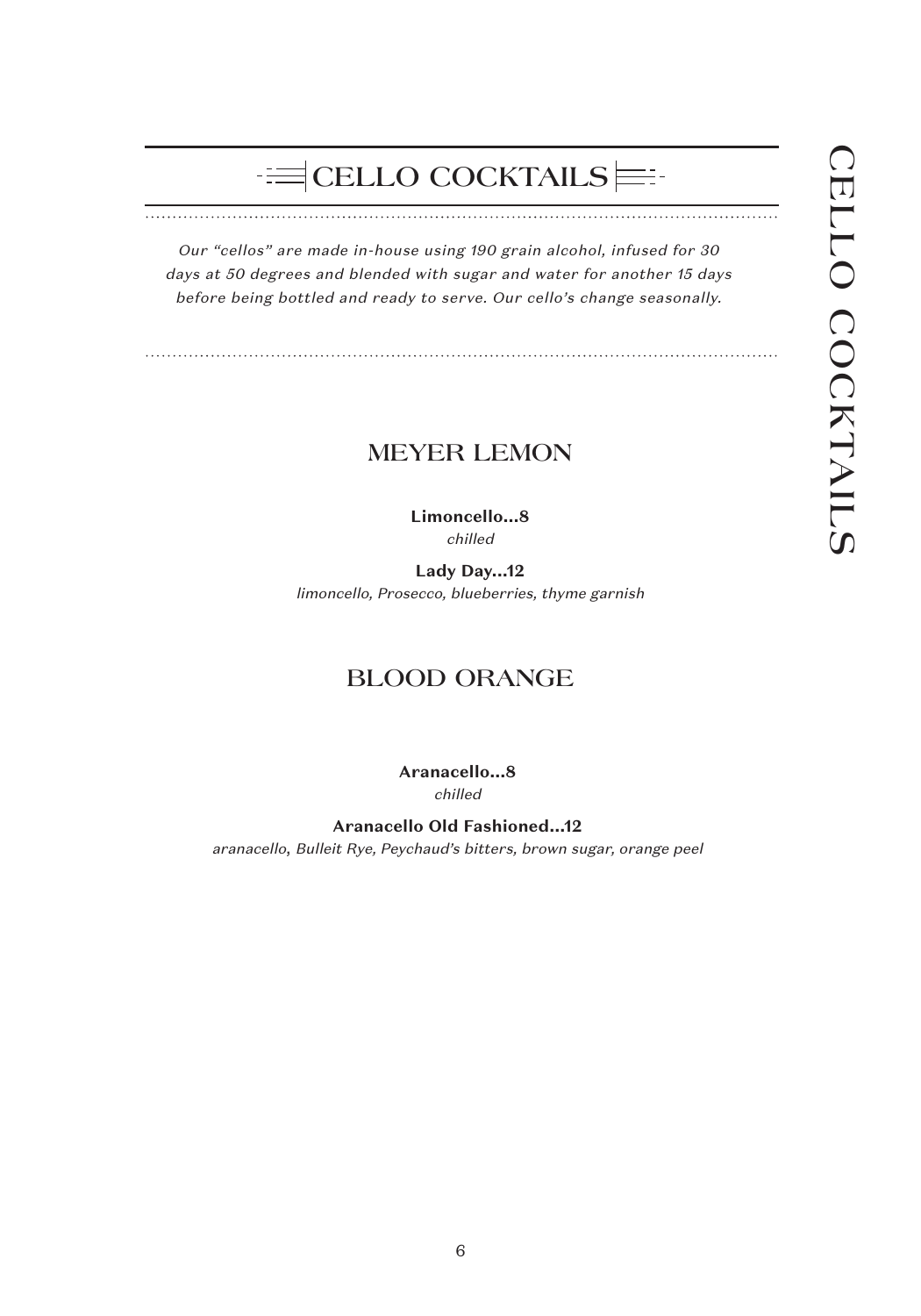

Piccolo<sup>241</sup>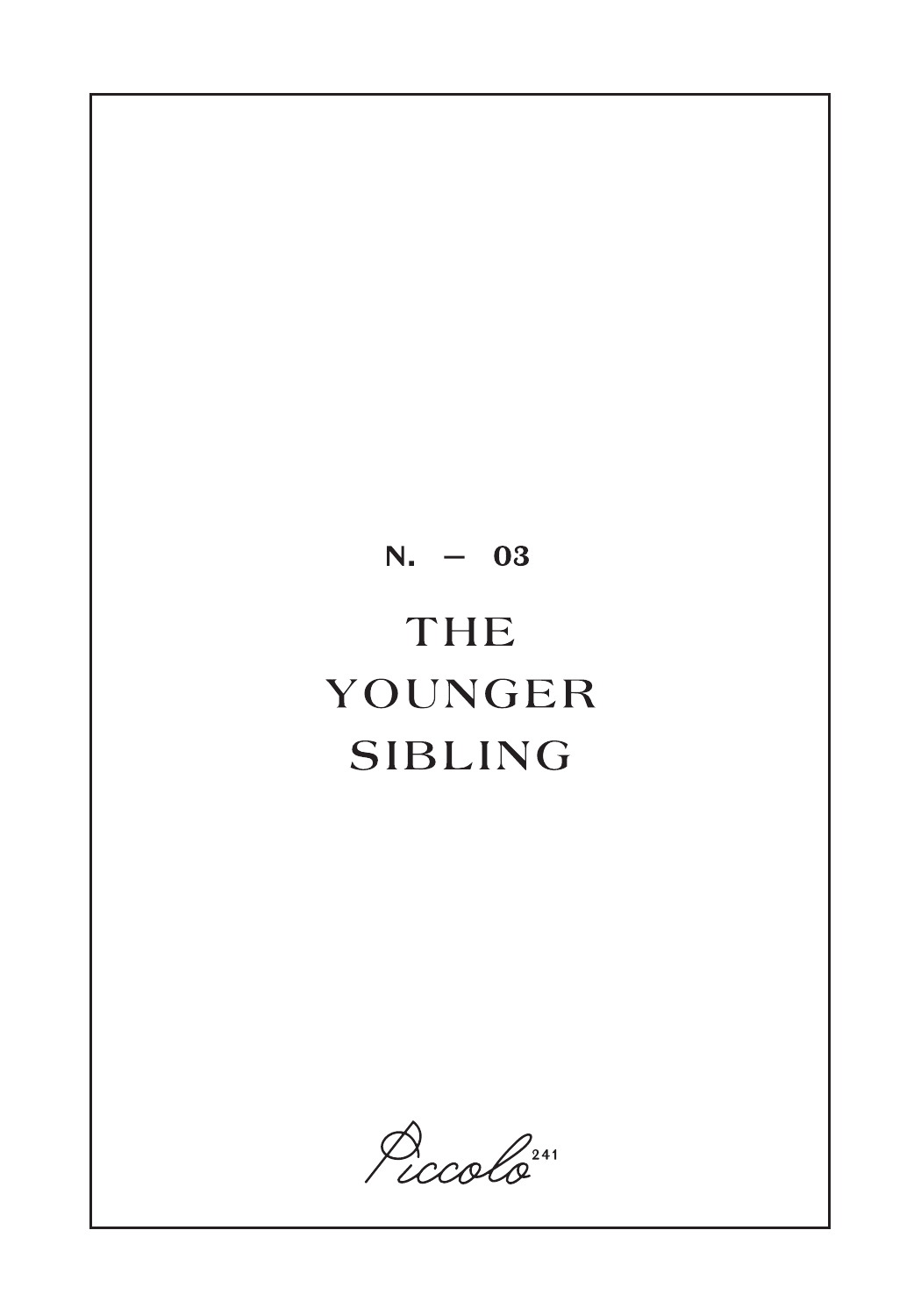**EXAMPLES** DESSERT WINES 또-**Tawny Port,** Hardy's, Whiskers Blake, South Australia **7 Tawny Port,** Penfolds, Club Tawny Port, South Australia **8 Reserve Port,** Graham's, Six Grapes, Douro, Portugal **12 Sauternes,** Chateau Villefranche, Bordeaux, France / Coravin **14 Syrah Port,** Victor Hugo, Moto, Paso Robles, CA / Coravin **17 Zinfandel Port,** Victor Hugo, Quasi, Paso Robles, CA / Coravin **17 20yr Tawny Port,** Warre's, Otima, Douro, Portugal **20 Sauternes-style,** Far Niente, Dolce, Oakville / Coravin **25 Vintage Port**, Graham's 2016, Douro, Portugal / Coravin **32**

|                 | <b>COFFEE</b>                            |     |
|-----------------|------------------------------------------|-----|
| <b>Espresso</b> | single double                            | 4 6 |
| Coffee          | regular decaf                            |     |
| Latte           | choice of: almond, soy, oat, whole, skim | 6   |
| Cappuccino      | choice of: almond, soy, oat, whole, skim | 6   |

# **DESSERT COCKTAILS**

| Café Shakerato Espresso, cane sugar                                          |    |
|------------------------------------------------------------------------------|----|
| <b>Lemon Capri</b> Chilled Espresso, cream, limoncello                       | 9  |
| Chocolate Martini Godiva, New Amsterdam, Creme de Cacao, cream               | 11 |
| <b>Café Corretto</b> <i>Choose any Digestivi and add a shot of espresso!</i> | 12 |

#### **DIGESTIVI** - 三

**Fernet Branca...7 Cardamaro...7 Disaronno...8**

**Frangelico...9 Grappa...9**

≡-

**Sambuca...9**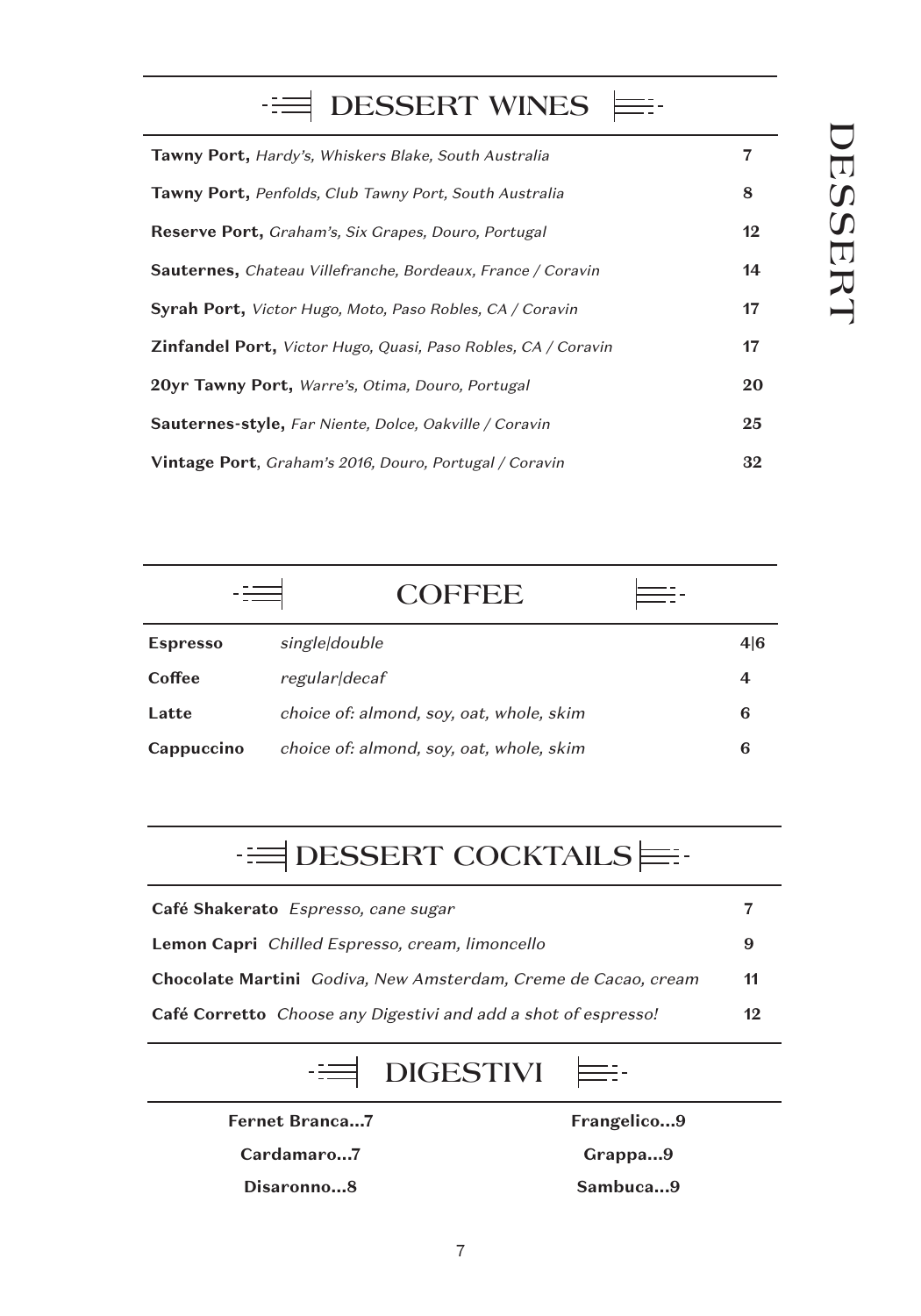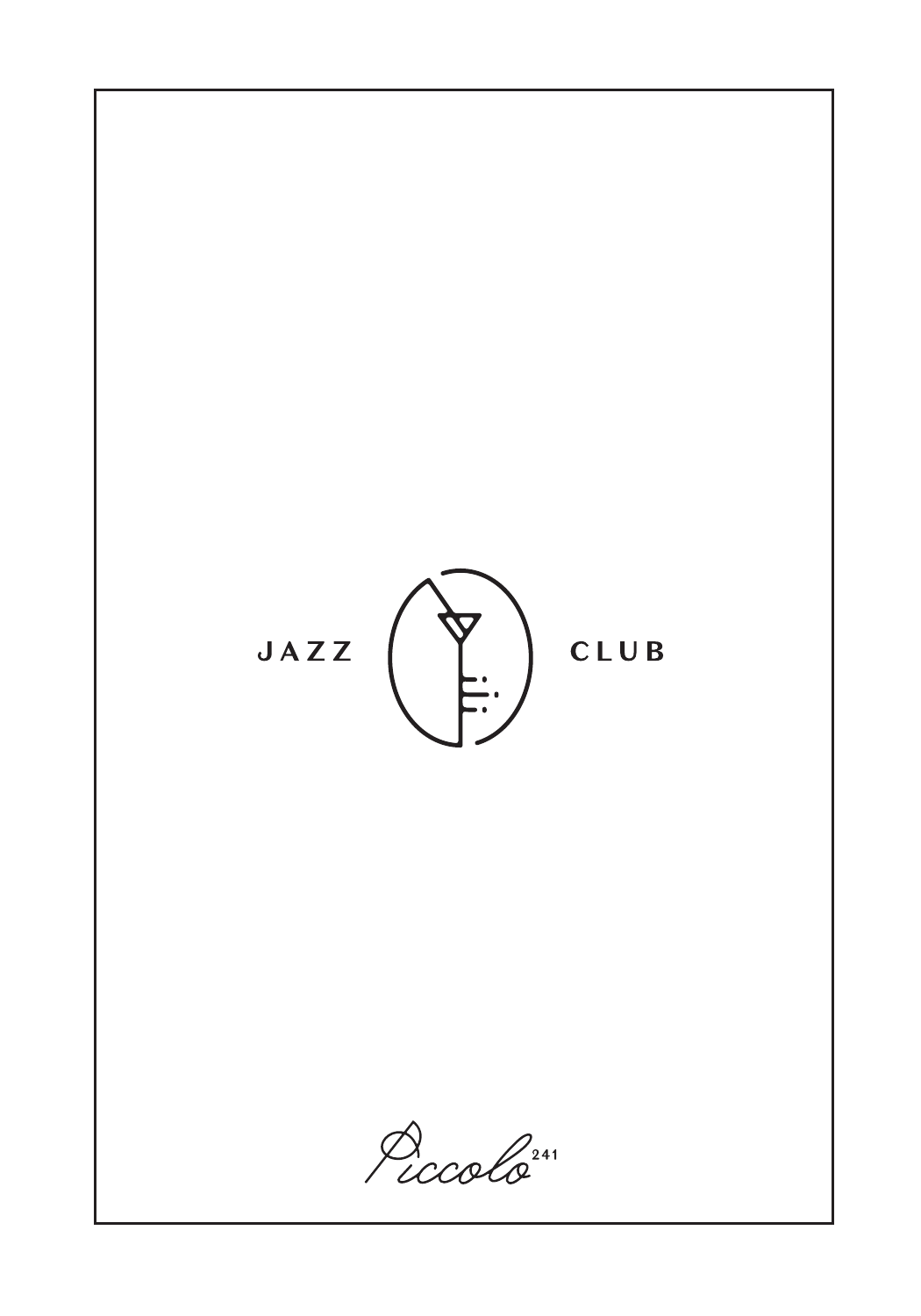# FROM THE BARE:

#### **Vodka**

| Belvedere                  | 11             |
|----------------------------|----------------|
| <b>Grey Goose</b>          | 10             |
| Ketel One                  | 9              |
| Redmont Vodka              | 7              |
| New Amsterdam              | 8              |
| Tito's                     | 9              |
| Haku                       | 10             |
| Elizabeth                  | 9              |
| Rum                        |                |
| <b>Appleton Estate</b>     | 8              |
| Appleton Signature Blend   | $\overline{7}$ |
| Barbancourt Rhum Five Star | 9              |
| Diplomatico                | 9              |
| Foursquare 2008            | 19             |
| Aged Zaya                  | 9              |
| Bacardi Silver             | $\overline{7}$ |
| Captain Morgan             | 7              |
| John Emerald               | $\overline{7}$ |
| John Emerald Spiced        | 8              |
| <b>Myers Dark</b>          | 7              |
| Malibu                     | 7              |
| Gin                        |                |
| 27 Springs                 | 10             |
| Beefeater                  | 8              |
| <b>Bombay Sapphire</b>     | 10             |
| Hendricks                  | 10             |
| John Emerald               | 7              |
| Vulcan Gin                 | 7              |
| Tangueray                  | 9              |
| Roku                       | 10             |
| Empress 1908               | 11             |
|                            |                |
| Tequila                    |                |
| Casamigos Blanco           | 15             |
| Casamigos Reposado         | 17             |
| Don Julio Anejo            | 16             |
| Don Julio Blanco           | 15             |
| Jose Cuervo Gold           | 8              |
| Patron Gold                | 14             |
| Patron Silver              | 13             |
| Espolon                    | 11             |

#### **Cognac**

| Courvoisier VSOP | 12 |
|------------------|----|
| Courvoiser VS    | 10 |
| Hennessy VS      | 12 |
| Kelt: VSOP       | 17 |
| Remy Martin VS   | 12 |
| Remy Martin VSOP | 14 |
|                  |    |

| Scotch                       |    |
|------------------------------|----|
| Ardbeg                       | 20 |
| Balvenie Caribbean Cask 14   | 22 |
| Balvenie Doublewood 12yr     | 22 |
| Chivas Regal 12 yr           | 9  |
| Dewers                       | 9  |
| Glenfiddich 12 yr            | 11 |
| Glenfiddich IPA Cask         | 15 |
| Glenlivet 12 yr              | 13 |
| Glenlivet 18 yr              | 20 |
| Glenmorangie Quinta Ruban    | 14 |
| Glenmorangie Extra Rare 18yr | 17 |
| Glenmorangie Lasanta         | 12 |
| Glenmorangie Nector D'or     | 14 |
| Johnnie Walker Black         | 11 |
| Johnnie Walker Blue          | 40 |
| Johnnie Walker Red           | 8  |
| Laphroig 10 yr               | 11 |
| Macallan 18 yr               | 40 |
| Macallan 12 Scotch           | 15 |
| Oban 14 yr                   | 14 |
| Stranhan's Blue Peak         |    |
| Stranhan's Sherry Cask       |    |
| <b>Bourbon &amp; Whiskey</b> |    |
| ※1792 Bottled in Bond        | 12 |
| ※1792 Full Proof             | 12 |
| ※1792 Single Barrel          | 12 |
| ※1792 Small Batch            | 8  |
| ※Angel's Envy                | 9  |
| <b>Basil Hayden</b>          | 11 |
| Basil Hayden Dark Rye        | 12 |
| Belle Meade 90 Proof         | 13 |
| ※ Belle Meade Cognac Cask    |    |
| Finish                       | 25 |
| ※ Belle Meade Sherry Cask    | 25 |
| ※ Blantons                   | 15 |
| <b>Bookers</b>               | 15 |
| <b>Bulleit</b>               | 8  |
| <b>Bulleit Rye</b>           | 9  |
| <b>Bulleit 10</b>            | 11 |

| Bulleit 10                        |                 |
|-----------------------------------|-----------------|
| Chattanooga Whiskey 91            | 10 <sub>1</sub> |
| ※Chattanooga Whiskey 111          | 14              |
| ※Clyde Mays Alabama Style         | 8               |
| «Clyde Mays Cask 10 yr            | 25              |
| ※Clyde Mays Cask Strength 11yr 45 |                 |
| Clyde Mays Original Alabama       |                 |
| Style Whiskey                     |                 |

|                                           | <b>Bourbon &amp; Whiskey</b><br>(continued) |                |  |
|-------------------------------------------|---------------------------------------------|----------------|--|
| $\mathfrak z$                             | Clyde Mays Straight Bourbon 9               |                |  |
| $\overline{\mathbf{c}}$<br>$\overline{c}$ | ※ Clyde Mays Straight Rye                   | 9              |  |
|                                           | Crown Royal Canadian                        | 9              |  |
|                                           | E.H. Taylor Small Batch                     | 12             |  |
| 1                                         | ※ E.H. Taylor Straight Rye                  | 20             |  |
| 1                                         | ※ E.H. Taylor Single Barrel                 |                |  |
| 5                                         | ※ Eagle Rare 10 yr                          | 10             |  |
| 3                                         | ※ Elmer T. Lee 90 Proof                     | 8              |  |
| $\mathfrak{p}$                            | Elijah Craig Small Batch                    | 9              |  |
| 4                                         | ※ Four Roses Yellow Label                   | 9              |  |
| 7                                         | Gentlemen Jack                              | 8              |  |
| $\frac{2}{4}$                             | ※ George T Stagg                            | 30             |  |
|                                           | Hancock's President's Reserve               |                |  |
| 1                                         | Single Barrel                               | 14             |  |
| $\mathcal{O}$                             | High West American Prairie                  | 12             |  |
| 3                                         | <b>※High West Bourye</b>                    | 16             |  |
| 1                                         | High West Double Rye                        | 12             |  |
| $\mathcal{O}$                             | Isaac Bowman Port Barrel                    |                |  |
| 5                                         | Finished                                    | 11             |  |
| 4                                         | Jack Daniels Tennessee                      | 8              |  |
|                                           | #Jameson Irish                              | 9              |  |
|                                           | & Jefferson's Reserve                       | 15             |  |
|                                           | Jefferson's Reserve                         |                |  |
|                                           | Pritchard's Hill                            | 19             |  |
| $\overline{\mathbf{c}}$<br>$\overline{c}$ | Jim Beam                                    | 7              |  |
| $\overline{c}$                            | John Emerald Alabama                        | 10             |  |
| $\mathbf{S}$                              | John J. Bowman Single Barrel 10             |                |  |
| 9                                         | Kentucky Owl Confiscated                    | 35             |  |
| 1                                         | Kentucky Owl Old Batch                      | 55             |  |
|                                           | Knob Creek                                  | 10             |  |
| $\overline{c}$<br>3                       | Knob Creek Rye                              | 12             |  |
|                                           | Knob Creek Single Barrel                    | 14             |  |
|                                           | Little Book                                 | 15             |  |
| 5<br>5                                    | Maker 46                                    | 10             |  |
| ,                                         | <b>Makers Mark</b>                          | 9              |  |
| ,                                         | ※ Makers Mark Cask Strength                 | 15             |  |
| i                                         | Old Forester                                | 8              |  |
| 1                                         | ※Old Forester Prohibition Style 16          |                |  |
| 1                                         | ※Old Forester Stateman                      | 16             |  |
| $\mathfrak z$                             | <b><i>Sazerac</i></b> Rye                   | 10             |  |
| ļ                                         | *Seagram's VO Canadian                      | 7              |  |
| i                                         | ※Stagg Jr                                   | 11             |  |
| 5                                         | <b><i>*Suntory Toki</i></b>                 | 8              |  |
| 5                                         | <b>※ Templeton Rye</b>                      | 10             |  |
|                                           | ※Uncle Nearest                              | 16             |  |
| $\overline{ }$                            | ※Weller 12 yr                               | 14             |  |
|                                           | ※Weller Antique 107                         | 15             |  |
|                                           | ※ Weller Special Reserve                    | 11             |  |
|                                           | ※Whistlepig Boss Hogg                       | 100            |  |
|                                           | ※Whictlania Formstook Pvo                   | Q <sub>1</sub> |  |

Whistlepig Farmstock Rye 21  $\mathbf{I}$ Whistlepig 15 yr Estate Rye 50